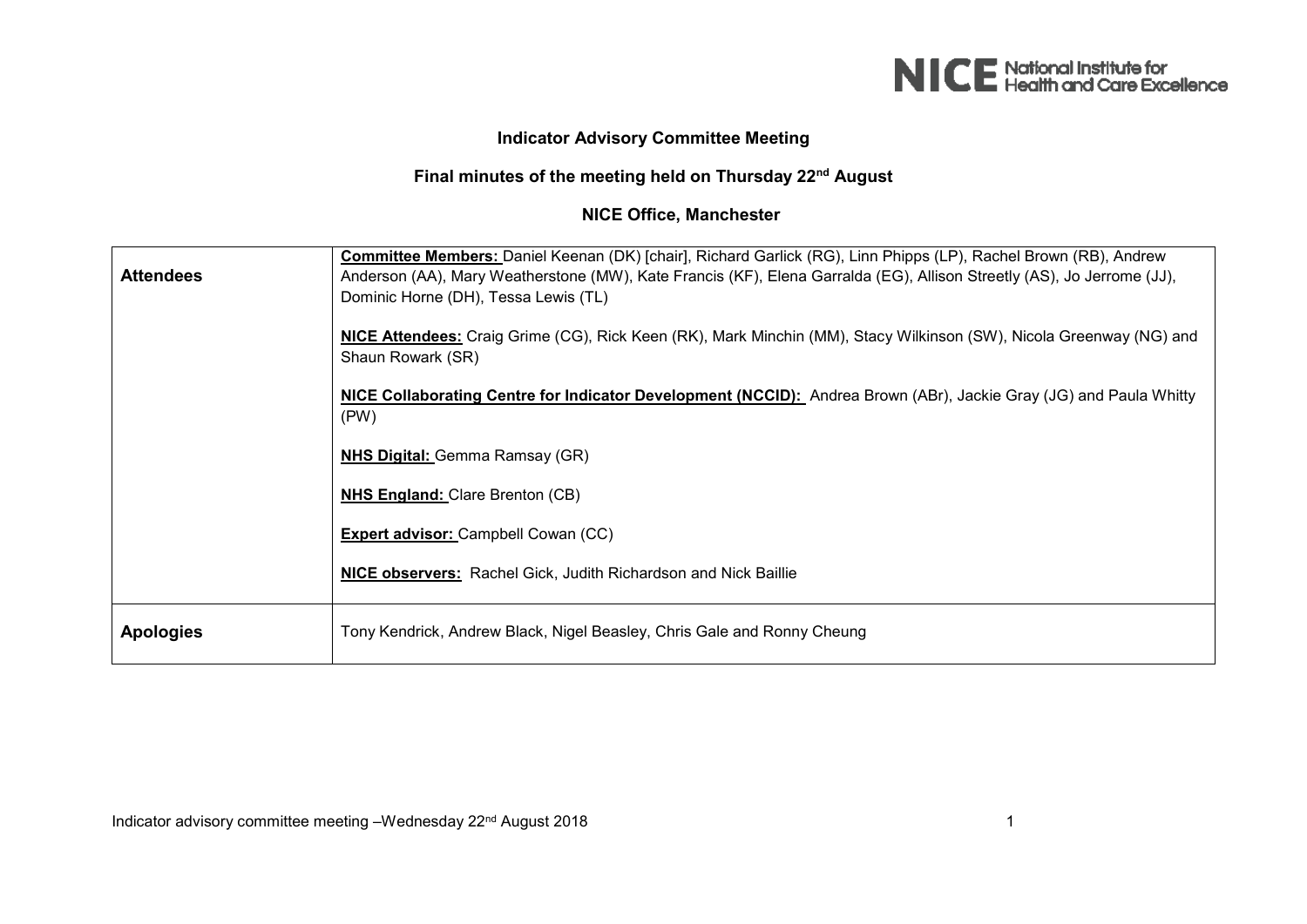| Agenda item                                                                 | <b>Discussions</b>                                                                                                                                                                          |
|-----------------------------------------------------------------------------|---------------------------------------------------------------------------------------------------------------------------------------------------------------------------------------------|
| Item 1 - Outline of<br>meeting                                              | DK welcomed all attendees and went through the planned business of the day.<br>Apologies were noted.                                                                                        |
| <b>Item 2 - NICE advisory</b><br>body declarations of<br>interest           | DH declared an additional interest in regards to his CCG role.<br>LP updated her declarations of interest in online services in primary care, noting its expanded remit within NHS England. |
| Item 3 - Review of<br>minutes and actions of<br><b>March 2018 committee</b> | MM informed the committee that the actions from the March 2018 meeting had been progressed as stated in list of actions.                                                                    |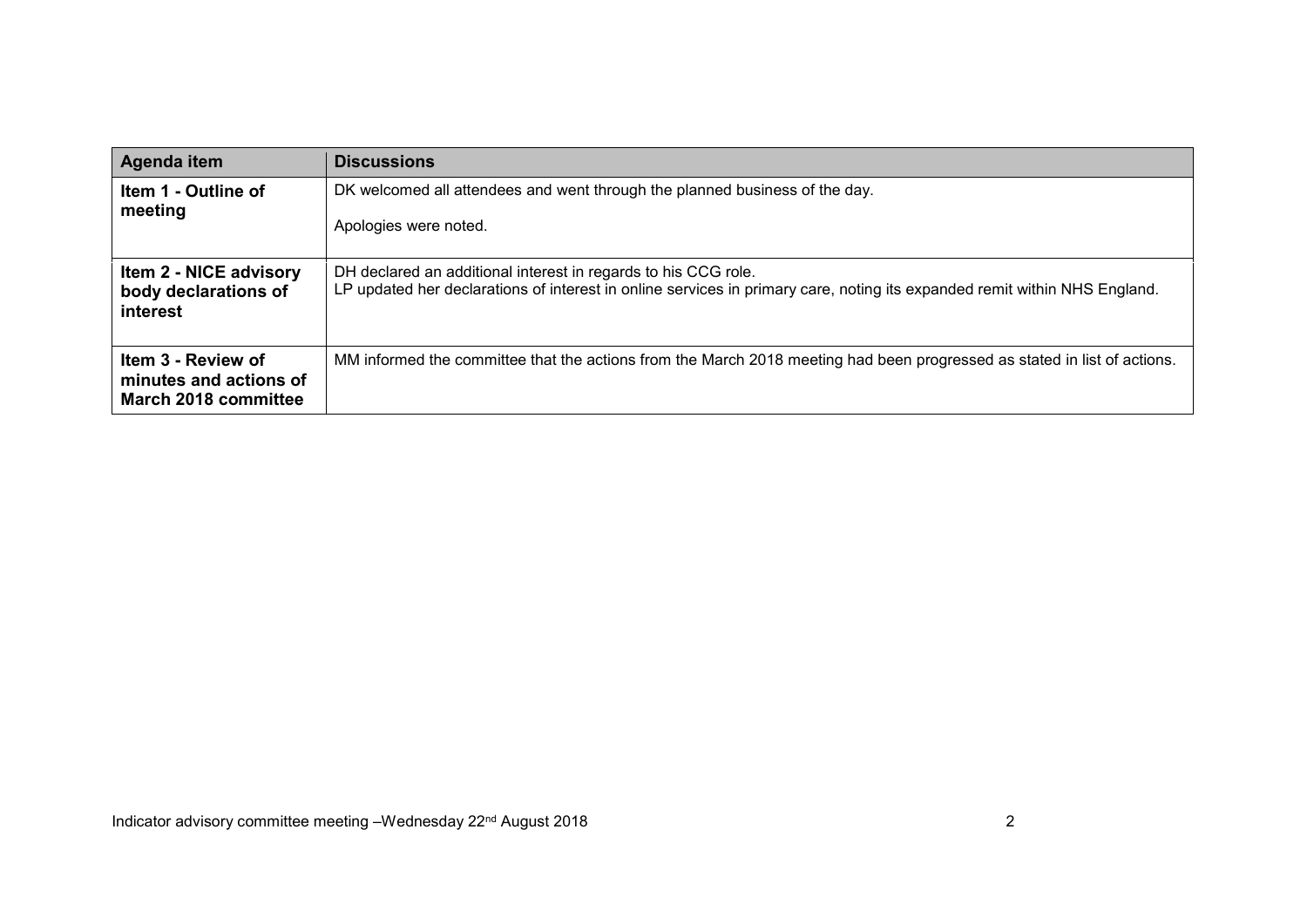| Item 4 - Diabetes:<br>review of consultation<br>feedback | SW provided a summary of the contractual requirement for practices to identify people over 65 years with moderate or<br>severe frailty. SW summarised the significant themes and data from the stakeholder comments received during the<br>consultation period for proposed diabetes indicators and referred the committee to the full set of stakeholder comments<br>provided in the papers.                                                                                                                                                                                                                                                                                              |
|----------------------------------------------------------|--------------------------------------------------------------------------------------------------------------------------------------------------------------------------------------------------------------------------------------------------------------------------------------------------------------------------------------------------------------------------------------------------------------------------------------------------------------------------------------------------------------------------------------------------------------------------------------------------------------------------------------------------------------------------------------------|
|                                                          | IND33 Blood pressure - The percentage of patients with diabetes without moderate or severe frailty, on the register,<br>in whom the last blood pressure reading (measured in the preceding 12 months) is 140/80 mmHg or less.                                                                                                                                                                                                                                                                                                                                                                                                                                                              |
|                                                          | The committee highlighted that the proposed indicator would exclude people with moderate and severe frailty, noting that<br>this group would also benefit from controlling their blood pressure. There was debate in regards to the suggestion from<br>stakeholders that 'batch coding' can damage the quality of the frailty data.                                                                                                                                                                                                                                                                                                                                                        |
|                                                          | The committee discussed how exception reporting requires thought and clinical judgement, and there should be broader<br>acceptance of 'good' exception coding being a marker of personalised care. It was raised that the QOF review covered<br>exception coding and looking at a change in the culture around using it. MM noted that the current QOF indicators for blood<br>pressure targets take a 'blanket approach' for all people with diabetes – stratifying blood pressure targets based on levels of<br>frailty would both reduce the potential for under-treatment in people with mild or no frailty and potential overtreatment in<br>people with moderate and severe frailty. |
|                                                          | The committee recognised the benefits of IND33 but expressed concern about having no indicator for the moderately and<br>severely frail group, suggesting that removing all indicators for this group may reduce the quality of their care.                                                                                                                                                                                                                                                                                                                                                                                                                                                |
|                                                          | ACTION: Concerns were raised about progressing the indicator in its current form due to potential problems of excluding<br>those people with moderate to severe frailty. NICE team to explore potential to progress onto menu as an addition to the<br>existing indicators and the possibility of a similar indicator for people with moderate and severe frailty.                                                                                                                                                                                                                                                                                                                         |
|                                                          | IND34 HbA1c - The percentage of patients with diabetes without moderate or severe frailty, on the register, in<br>whom the last IFCC-HbA1c is 58 mmol/mol or less in the preceding 12 months.                                                                                                                                                                                                                                                                                                                                                                                                                                                                                              |
|                                                          | IND35 HbA1c - The percentage of patients with diabetes with moderate or severe frailty, on the register, in whom<br>the last IFCC-HbA1c is 75 mmol/mol or less in the preceding 12 months.                                                                                                                                                                                                                                                                                                                                                                                                                                                                                                 |
|                                                          | The committee again raised the issue that those with moderate to severe frailty are excluded from potential benefits in<br>IND34, but recognised that IND35 provided a 'back marker'. The committee debated whether 75 mmol/mol is a reasonable<br>target for people with moderate or severe frailty. It was noted that exceptions are a requisite of addressing precise clinical                                                                                                                                                                                                                                                                                                          |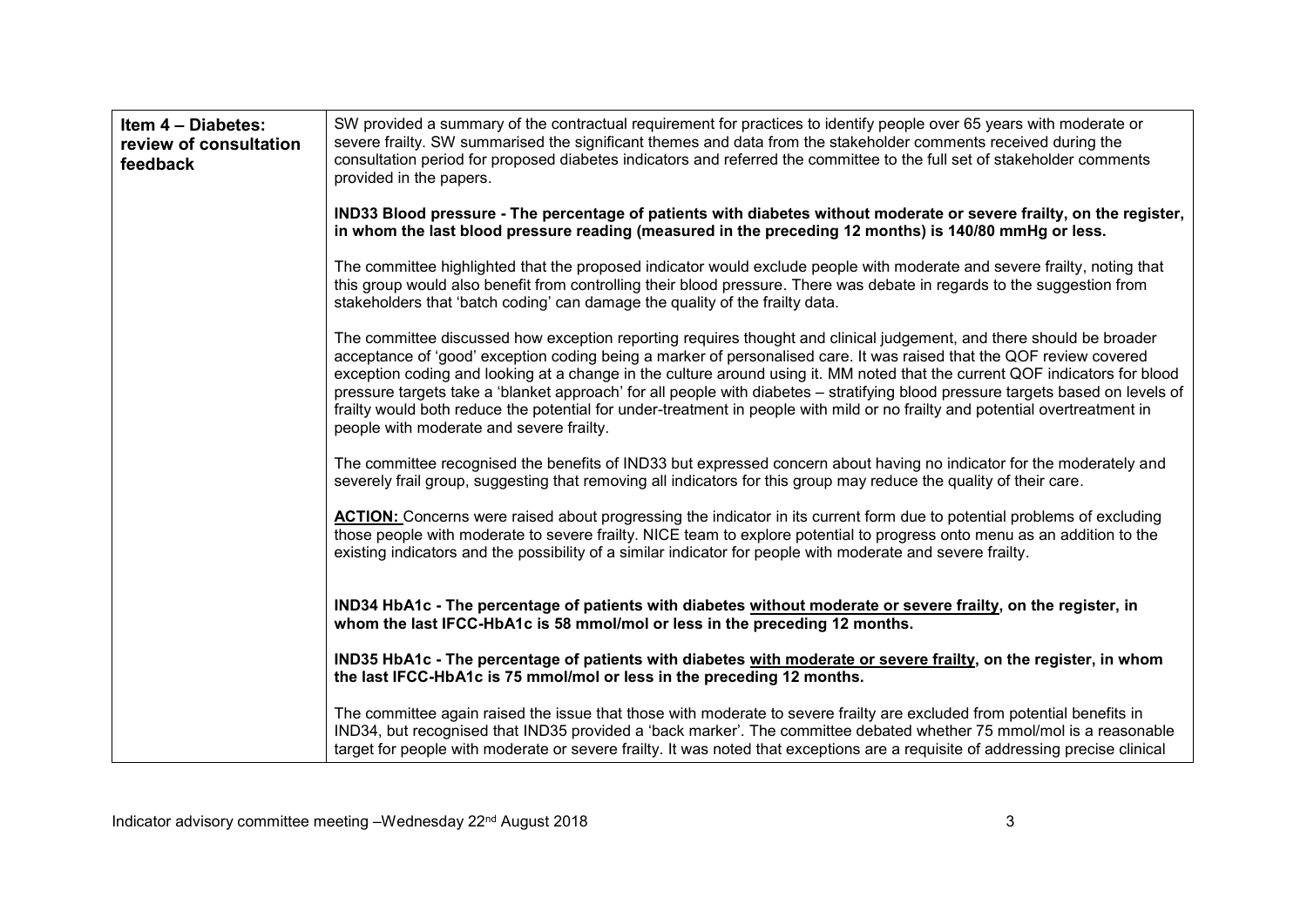| needs and are used by GPs when lower targets are not appropriate.                                                                                                                                                                                                                                                                                                                                                                                                                                                      |
|------------------------------------------------------------------------------------------------------------------------------------------------------------------------------------------------------------------------------------------------------------------------------------------------------------------------------------------------------------------------------------------------------------------------------------------------------------------------------------------------------------------------|
| The committee felt that there would need to be communication with GPs to say that frail people still need to be treated to<br>lower targets if clinically appropriate, the care would need to be personalised.                                                                                                                                                                                                                                                                                                         |
| ACTION: The committee agreed to progress the two indicators due to the options for people with and without frailty, but<br>with additional advice that care should be personalised and based on clinical judgement.                                                                                                                                                                                                                                                                                                    |
| IND36 CVD primary prevention - The percentage of patients with diabetes aged 40 years and over, no history of<br>CVD, and without moderate or severe frailty, who are prescribed a statin.                                                                                                                                                                                                                                                                                                                             |
| The committee discussed the increasing number of people deciding not to take statins that are exception reported, and<br>other situations where exclusions are appropriate, such as for women of child-bearing potential.                                                                                                                                                                                                                                                                                              |
| The committee felt that this indicator would not be looking for a 100% achievement. The evidence for excluding frail people<br>was raised. The committee also noted that this indicator may result in people with type 2 diabetes and a 10-year risk of<br>developing CVD of less than 10% being prescribed a statin. The committee was aware of consultation comments noting<br>that the indicator is misaligned to the NICE guidance for assessing CVD risk and offering statins for people with type 2<br>diabetes. |
| The committee concluded that indicators on primary prevention should align with the NICE guidance and be progressed as<br>follows: undertaking a CVD risk assessment (QRISK2) and statin therapy for people with a 10 year QRISK2 score of 10%<br>or over. The committee was aware that this would exclude people with type 1 diabetes.                                                                                                                                                                                |
| <b>ACTION:</b> The committee agreed to remove the frailty stratification and progress this as 2 indicators:<br>people with type 2 diabetes aged 20-84 years who had a QRISK2 assessment,<br>$\bullet$<br>prescribing statins to people with type 2 diabetes and a QRISK2 score over 10% (NICE team to explore potential to<br>reword 'prescribed' to 'offered').                                                                                                                                                       |
| IND37 CVD secondary prevention - The percentage of patients with diabetes and a history of CVD (excluding<br>haemorrhagic stroke) who are prescribed a statin.                                                                                                                                                                                                                                                                                                                                                         |
| The committee again highlighted the problems in the use of the word 'prescribed' and highlighted the importance of shared<br>decision making. The committee agreed that there are not the same concerns around preventing individualised care as                                                                                                                                                                                                                                                                       |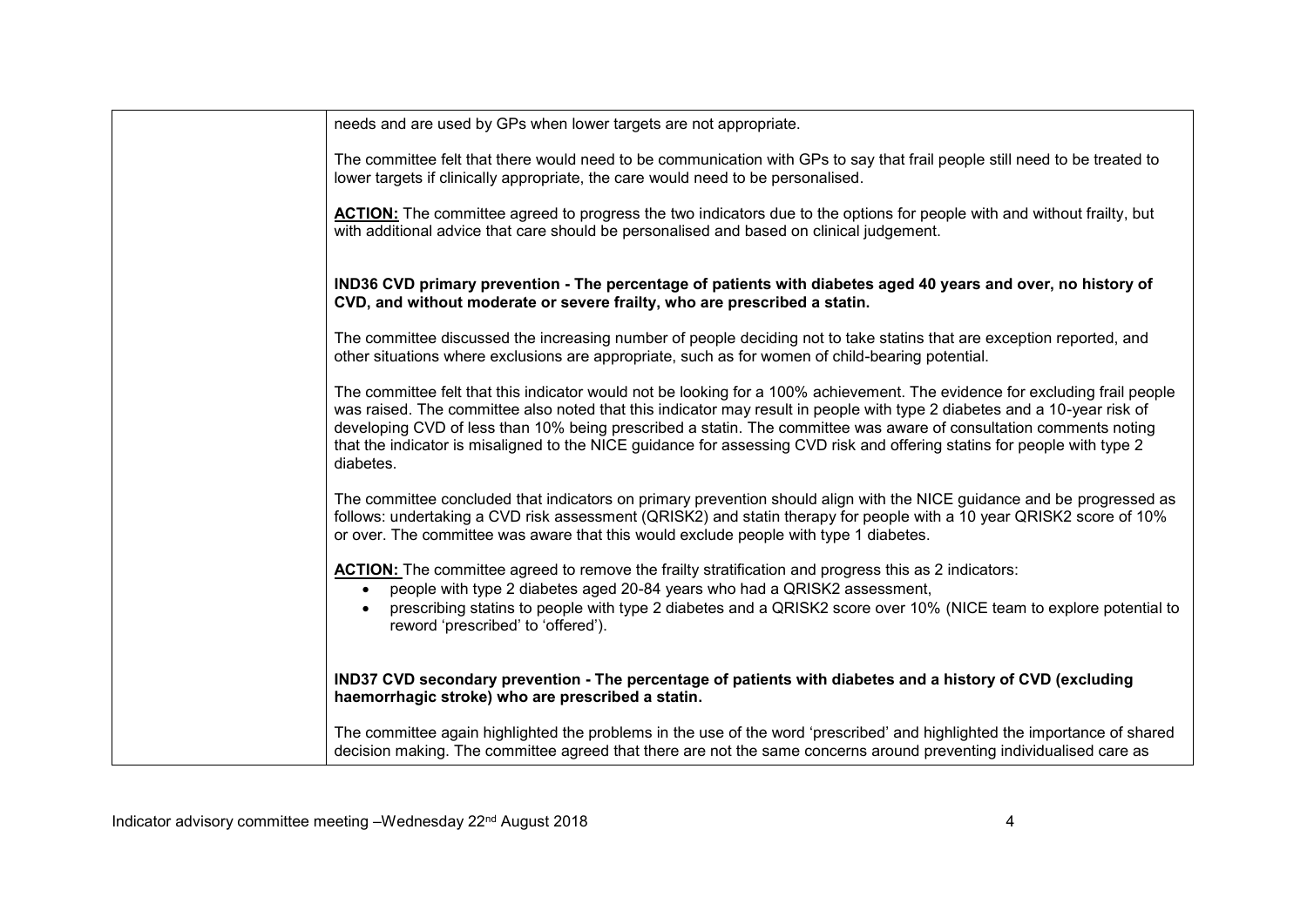| Agenda item                                                                             | <b>Discussions</b>                                                                                                                                                                                                                                                                                                                                                                                                                                                                                                                                                                                                                                                                    |
|-----------------------------------------------------------------------------------------|---------------------------------------------------------------------------------------------------------------------------------------------------------------------------------------------------------------------------------------------------------------------------------------------------------------------------------------------------------------------------------------------------------------------------------------------------------------------------------------------------------------------------------------------------------------------------------------------------------------------------------------------------------------------------------------|
|                                                                                         | there are with indicators IND33 to IND36. There was discussion around the intensity of statin therapy that should be<br>prescribed and it was concluded that if possible the indicator should align with the underpinning NICE recommendation,<br>whilst recognising that as stated in the NICE guidance some people may be prescribed a lower dose of atorvastin.<br>ACTION: The committee agreed to progress the indicator – NICE team to add definition in regards to high intensity statins.                                                                                                                                                                                      |
|                                                                                         |                                                                                                                                                                                                                                                                                                                                                                                                                                                                                                                                                                                                                                                                                       |
| Item 5 - Atrial<br>fibrillation: review of<br>consultation feedback                     | SW summarised the significant themes and data from the stakeholder comments received during the consultation period for<br>the proposed change to the atrial fibrillation register indicator, and referred the committee to the full set of stakeholder<br>comments provided in the papers.                                                                                                                                                                                                                                                                                                                                                                                           |
|                                                                                         | The committee discussed the increased risk of stroke in people with resolved AF compared to people without AF, and the<br>increase in numbers of cases coded as 'resolved' since AF was adopted into the QOF. The committee raised that not all<br>people coded with 'resolved AF' will have AF, as some cases are not persistent, such as cases after cardiac surgery, or<br>some people might have been given an incorrect AF diagnosis at their current or perhaps a previous general practice.                                                                                                                                                                                    |
|                                                                                         | The committee agreed that the key issue is to ensure people coded with resolved AF can have a conversation about their<br>increased risk of stroke, and have a chance to be reviewed. The committee felt that decisions about whether to offer<br>anticoagulation for people with resolved AF should be based on CHA <sub>2</sub> DS <sub>2</sub> VASc, The committee discussed whether<br>unresolved AF is in the current NICE AF guideline, CC confirmed that it wasn't explicitly covered. MM confirmed that the<br>issue of AF resolved has been highlighted to the guidelines team, but noted that the updated AF guideline was not expected<br>to publish until September 2020. |
|                                                                                         | <b>ACTION:</b> The committee agreed to progress the change to the business rules.                                                                                                                                                                                                                                                                                                                                                                                                                                                                                                                                                                                                     |
| Item 6 - Committee<br>learning session: QOF<br>review                                   | Closed session.                                                                                                                                                                                                                                                                                                                                                                                                                                                                                                                                                                                                                                                                       |
| <b>Item 7 - Multimorbidity</b><br>and frailty: discussion<br>of indicators for piloting | ABr and JG from NEQOS (NCCID) summarized the work that had been undertaken to understand the resultant population<br>size and casemix from a variety of proposed methods to construct a register of people with multimorbidity, based on the<br>register option agreed for further exploration at the March committee.                                                                                                                                                                                                                                                                                                                                                                |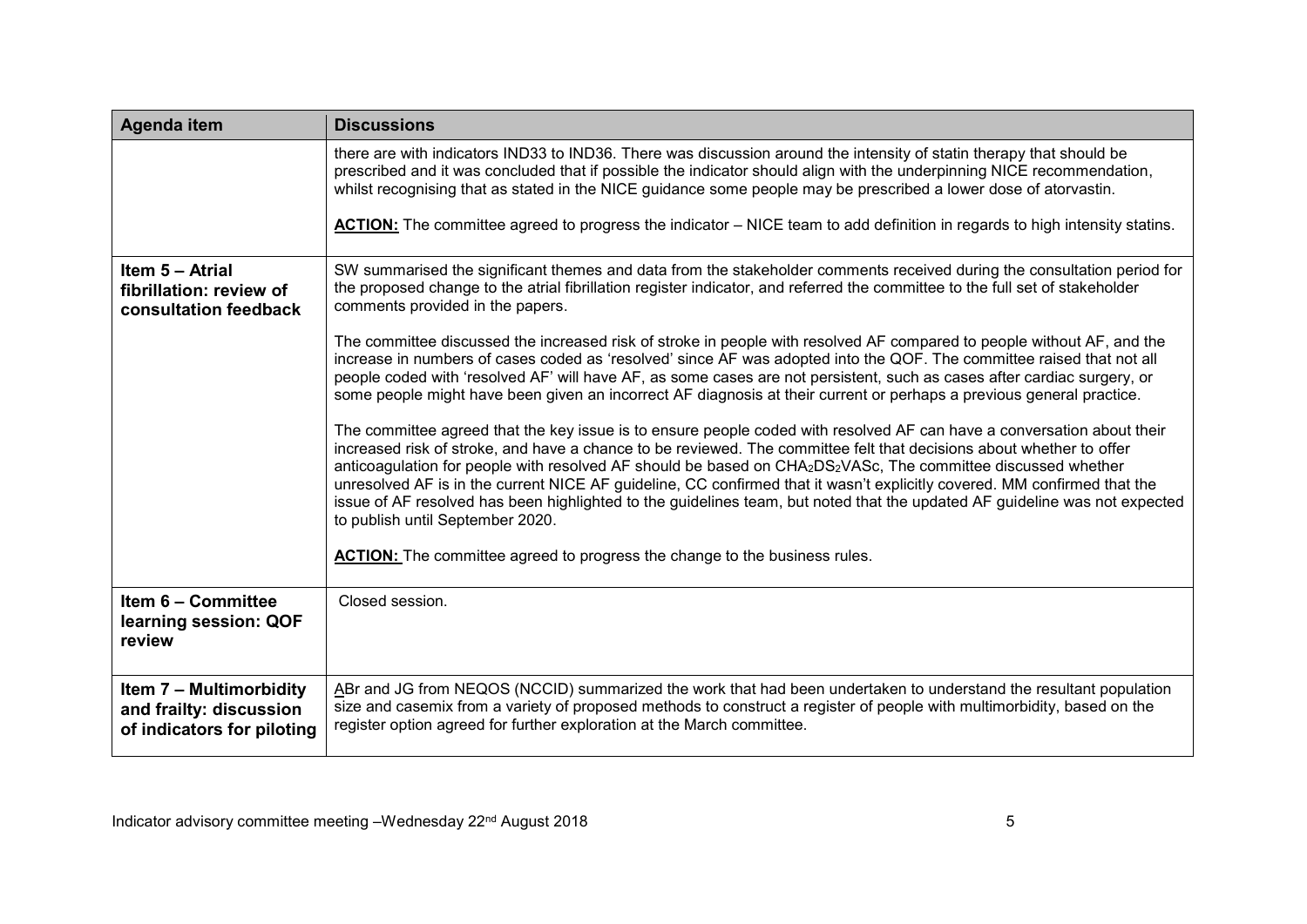| Agenda item | <b>Discussions</b>                                                                                                                                                                                                                                                                                                                                                                                                                                                                                                                                                                                                                                                                                                                                          |
|-------------|-------------------------------------------------------------------------------------------------------------------------------------------------------------------------------------------------------------------------------------------------------------------------------------------------------------------------------------------------------------------------------------------------------------------------------------------------------------------------------------------------------------------------------------------------------------------------------------------------------------------------------------------------------------------------------------------------------------------------------------------------------------|
|             | NEQOS presented data for five scenarios to the committee, focusing on a scenario derived from the approach taken by the<br>Lancet 2012 Barnett et al paper recommended for follow up by the March committee, as well as on a longer list of non-QOF<br>conditions (to take into account omitted conditions previously discussed by the committee), and a new scenario derived<br>from the WHO's health and ageing guidelines proposed by the National Clinical Director for Older People. For all scenarios,<br>a clustered approach was explored as well as using individual conditions.                                                                                                                                                                   |
|             | On the basis of the analysis presented using north east primary care data, the lowest proportion of practice population that<br>would be included in a multimorbidity register would result from using a definition based on Barnett-derived condition<br>clusters. Using 2 or more clusters increased the proportion significantly and NEQOS advised the committee that the<br>proportion included would be too high to be workable.                                                                                                                                                                                                                                                                                                                       |
|             | Scenarios based on longer lists and clusters of non-QOF conditions produced significantly higher proportions of practice<br>populations.                                                                                                                                                                                                                                                                                                                                                                                                                                                                                                                                                                                                                    |
|             | The scenario based on clusters derived from the WHO's health and ageing guidelines also produced relatively low<br>proportions; however, this scenario is based on evidence relating to older people only, and the committee requirement was<br>to explore a multimorbidity register suitable for age 18 onwards.                                                                                                                                                                                                                                                                                                                                                                                                                                           |
|             | NEQOS also summarised expert advice received from the chair of the multimorbidity guidelines group and the National<br>Clinical Director for Older People, noting the particular emphasis on the importance of applying clinical judgement to the<br>final decision to include patients on a register, as counts of conditions alone would not necessarily identify people who<br>required a tailored approach to care. While expert advice had also highlighted the potential for using polypharmacy as an<br>additional potential method of identifying patients for inclusion, NEQOS reminded the committee of their previous work<br>demonstrating that coding of polypharmacy was not currently adequate to use to support construction of a register. |
|             | ACTION: The committee agreed that the multimorbidity register should be constructed by initially identifying people with 4<br>or more Barnett-derived condition clusters (including painful conditions). The importance of applying clinical judgement to<br>the final decision to include patients on the register was also agreed.                                                                                                                                                                                                                                                                                                                                                                                                                        |
|             | ACTION: The committee also agreed that improving polypharmacy coding should be explored. NEQOS agreed to explore<br>further as part of piloting and testing.                                                                                                                                                                                                                                                                                                                                                                                                                                                                                                                                                                                                |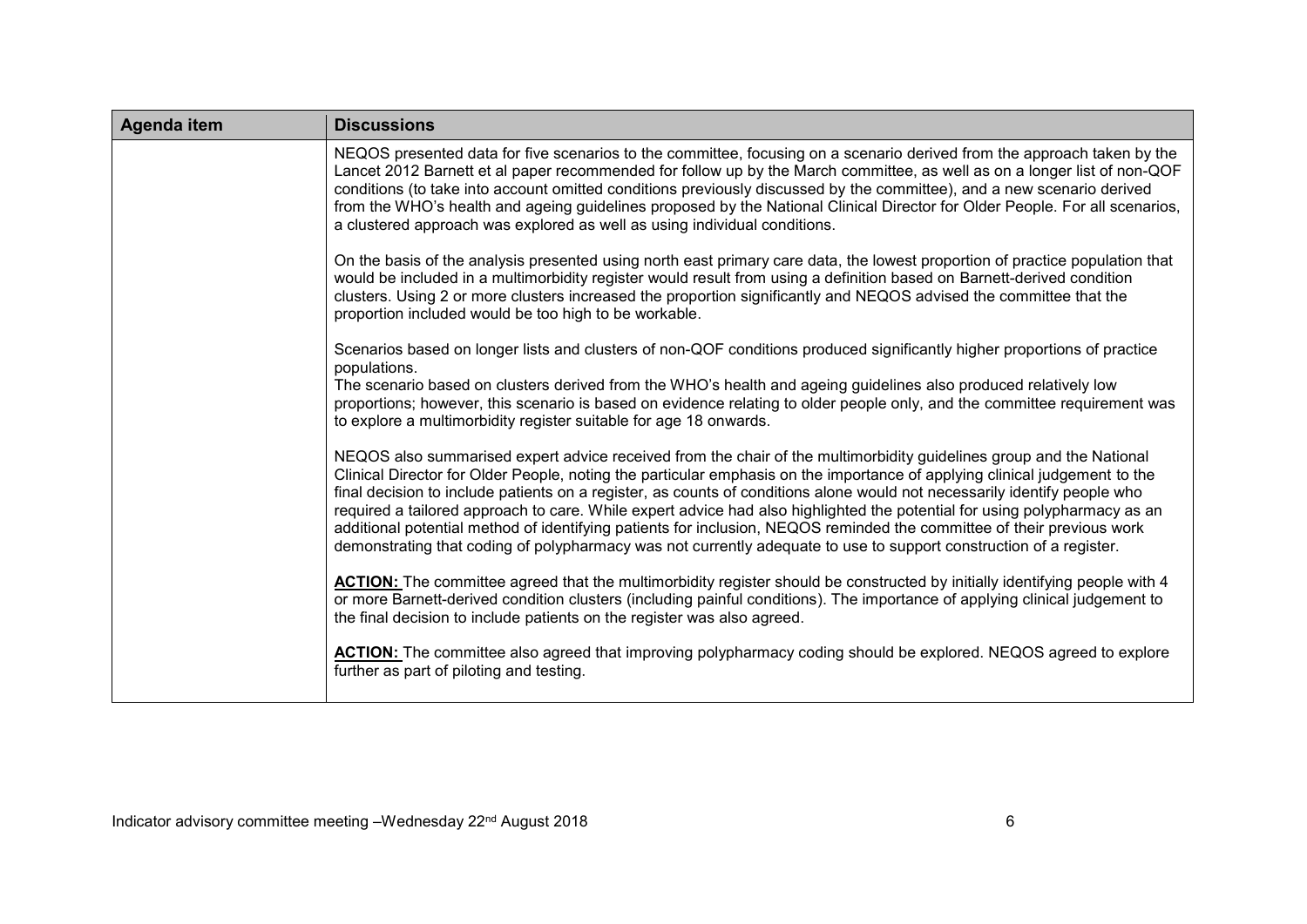| Agenda item                                                   | <b>Discussions</b>                                                                                                                                                                                                                                                                                                                                                                                                                                                                                                                                                                                                                                                                                                                                                                                                                                                               |
|---------------------------------------------------------------|----------------------------------------------------------------------------------------------------------------------------------------------------------------------------------------------------------------------------------------------------------------------------------------------------------------------------------------------------------------------------------------------------------------------------------------------------------------------------------------------------------------------------------------------------------------------------------------------------------------------------------------------------------------------------------------------------------------------------------------------------------------------------------------------------------------------------------------------------------------------------------|
| Item 8 - Alcohol:<br>discussion of indicators<br>for piloting | NG updated the committee with the actions from the March 2018 committee meeting on indicators for alcohol. The update<br>focused on the remit of the committee in relation to prevention indicators, indicators on screening and brief advice that are<br>going forward to piloting (including piloting previously piloted indicators for people with newly diagnosed hypertension using<br>shorter screening tools) and additional areas for further discussion.                                                                                                                                                                                                                                                                                                                                                                                                                |
|                                                               | Prevention indicators for local authorities                                                                                                                                                                                                                                                                                                                                                                                                                                                                                                                                                                                                                                                                                                                                                                                                                                      |
|                                                               | NG informed the committee that NICE indicators measure care processes (interventions) that can be influenced by<br>commissioning at a local level. The main focus of preventative approaches such as price regulation and marketing regulation<br>are therefore outside the remit of the committee. The committee suggested that there may be the potential to develop an<br>indicator on licensing as this would be delivered at a local level by local authorities (and is an example of NICE guidance that<br>goes beyond commissioning by local authorities to include delivery) and to consider this if local authority indicators are<br>developed in the future.                                                                                                                                                                                                          |
|                                                               | <b>ACTION:</b> NICE team to record this area.                                                                                                                                                                                                                                                                                                                                                                                                                                                                                                                                                                                                                                                                                                                                                                                                                                    |
|                                                               | Indicators progressing to piloting - screening and brief advice                                                                                                                                                                                                                                                                                                                                                                                                                                                                                                                                                                                                                                                                                                                                                                                                                  |
|                                                               | The committee were informed of the indicators on screening and brief advice for people with newly diagnosed hypertension,<br>people with newly diagnosed depression and anxiety and people with schizophrenia, bipolar affective disorder and other<br>psychoses (brief advice only) that are being progressed to piloting, as agreed at the March committee meeting.                                                                                                                                                                                                                                                                                                                                                                                                                                                                                                            |
|                                                               | The committee queried the timescale for the hypertension-related indicators and why it differed from the previously piloted<br>indicators. The NICE team agreed to check this before the indicators proceed to piloting. The committee discussed if it was<br>appropriate to include people with anxiety in the indicators as there is currently no anxiety register. They agreed it would be<br>clinically appropriate to screen and offer brief advice in both people with depression and anxiety and the indicator as worded<br>should be progressed for testing and piloting. The committee queried the population for the indicator on serious mental illness<br>and whether it matched the population on the register. The NICE team confirmed they would check if this was the case. The<br>committee agreed all the indicators presented should go forward for piloting. |
|                                                               | <b>ACTION:</b> NICE team to check the timescales for the hypertension-related indicators and the wording of the population in the<br>indicator on people with schizophrenia, bipolar affective disorder and other psychoses.                                                                                                                                                                                                                                                                                                                                                                                                                                                                                                                                                                                                                                                     |
|                                                               | Screening and brief advice in people not included in NHS health checks                                                                                                                                                                                                                                                                                                                                                                                                                                                                                                                                                                                                                                                                                                                                                                                                           |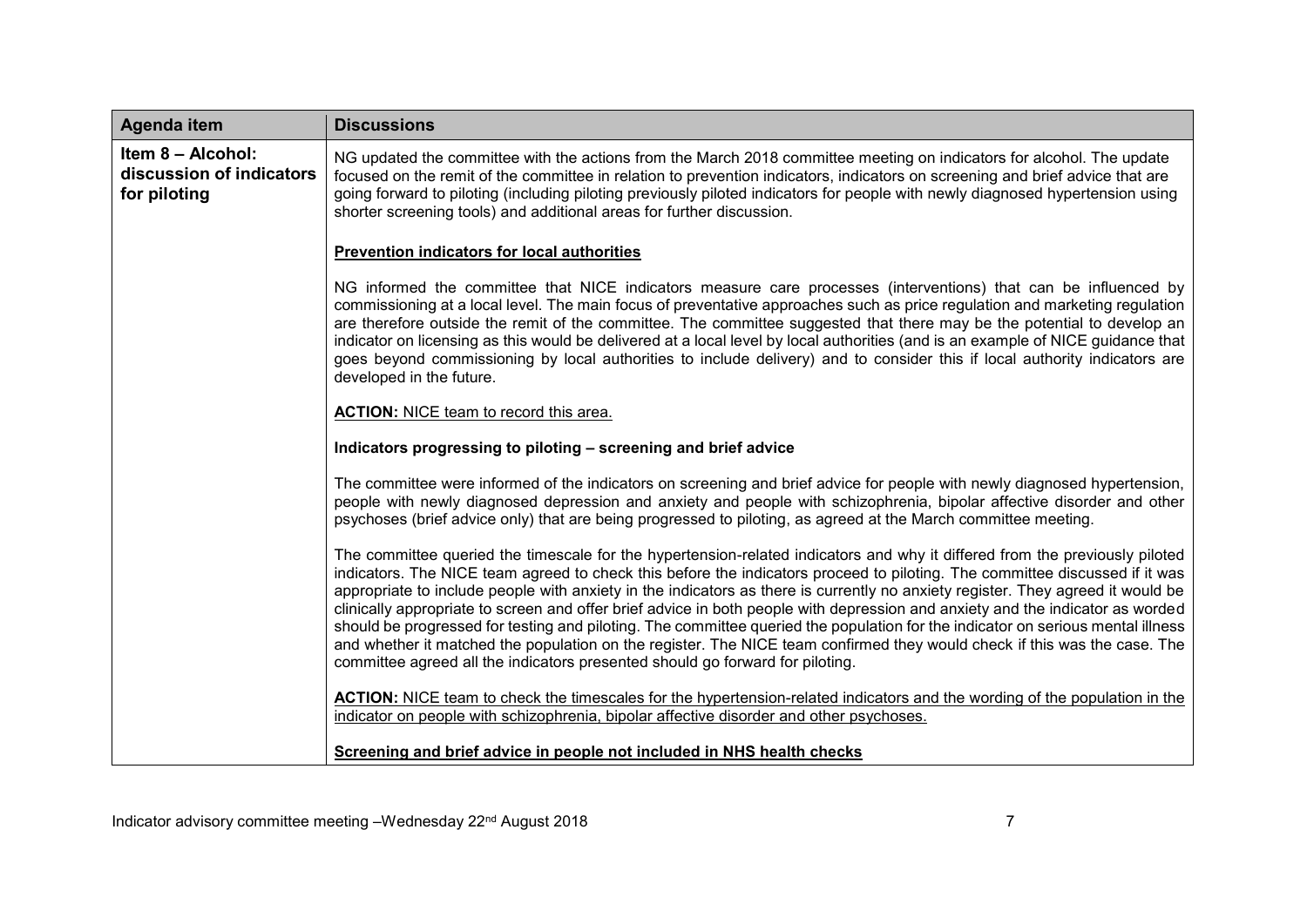| Agenda item | <b>Discussions</b>                                                                                                                                                                                                                                                                                                                                                                                                                                                                                                                                                                                                                                                                                                                                                                                                                                                                                                                                                                                                                                                                                                                                                     |
|-------------|------------------------------------------------------------------------------------------------------------------------------------------------------------------------------------------------------------------------------------------------------------------------------------------------------------------------------------------------------------------------------------------------------------------------------------------------------------------------------------------------------------------------------------------------------------------------------------------------------------------------------------------------------------------------------------------------------------------------------------------------------------------------------------------------------------------------------------------------------------------------------------------------------------------------------------------------------------------------------------------------------------------------------------------------------------------------------------------------------------------------------------------------------------------------|
|             | The committee discussed two indicators on screening and brief advice for people not included in NHS health checks<br>(people with CHD, atrial fibrillation, chronic heart failure, stroke, TIA, diabetes or dementia) and agreed these should be<br>progressed. The committee queried whether people with obesity should be included but recognised that this indicator was<br>focussing on people with long term chronic health conditions. They confirmed the proposed indicator included the correct<br>conditions. The committee also discussed if the proposed 12 month timeframe for screening was appropriate or if it was too<br>frequent and it should be every 5 years to align with the NHS health check. The committee commented that 12 months was<br>aligned with annual reviews; however, the NICE team also agreed to check this with the chair of the relevant guidelines<br>development group.                                                                                                                                                                                                                                                       |
|             | ACTION: Following confirmation of the appropriate timescale with the chair of the guidelines development group by the NICE<br>team, progress two indicators on screening and brief advice in people not included in NHS health checks based on PH24<br>recommendations 9 and 10.                                                                                                                                                                                                                                                                                                                                                                                                                                                                                                                                                                                                                                                                                                                                                                                                                                                                                       |
|             | Post screening care - follow up                                                                                                                                                                                                                                                                                                                                                                                                                                                                                                                                                                                                                                                                                                                                                                                                                                                                                                                                                                                                                                                                                                                                        |
|             | The committee discussed three potential indicators on reviewing people who screened positive for unsafe alcohol<br>consumption and received brief advice within 12 months. They agreed these indicators were important to support the person<br>to reduce their alcohol consumption, identify if any further intervention is required and to assess the risk of alcohol related<br>complications. The committee felt the two indicators on people with newly diagnosed hypertension and those with a long-term<br>health condition could be implemented easily as these people would be having annual reviews and the follow up could be<br>captured in the review. The committee recognised following up people with newly diagnosed depression and anxiety would<br>be more challenging as they would not necessarily have annual reviews. The committee suggested it may be possible to add<br>more information such as whether they are still being seen in primary care or on medication that would make the indicator<br>achievable. The committee agreed all three indicators should be explored further in order to be progressed for testing and<br>piloting. |
|             | ACTION: Explore further in order to progress the three indicators on follow up                                                                                                                                                                                                                                                                                                                                                                                                                                                                                                                                                                                                                                                                                                                                                                                                                                                                                                                                                                                                                                                                                         |
|             | <b>Early detection of alcohol-related liver disease</b>                                                                                                                                                                                                                                                                                                                                                                                                                                                                                                                                                                                                                                                                                                                                                                                                                                                                                                                                                                                                                                                                                                                |
|             | The committee discussed indicators on non-invasive testing for cirrhosis in people who have been drinking alcohol in a<br>harmful way for several months and people diagnosed with alcohol-related liver disease. They agreed this was an important<br>area as alcohol is one of the three main risk factors for liver disease and mortality from liver disease is increasing. The                                                                                                                                                                                                                                                                                                                                                                                                                                                                                                                                                                                                                                                                                                                                                                                     |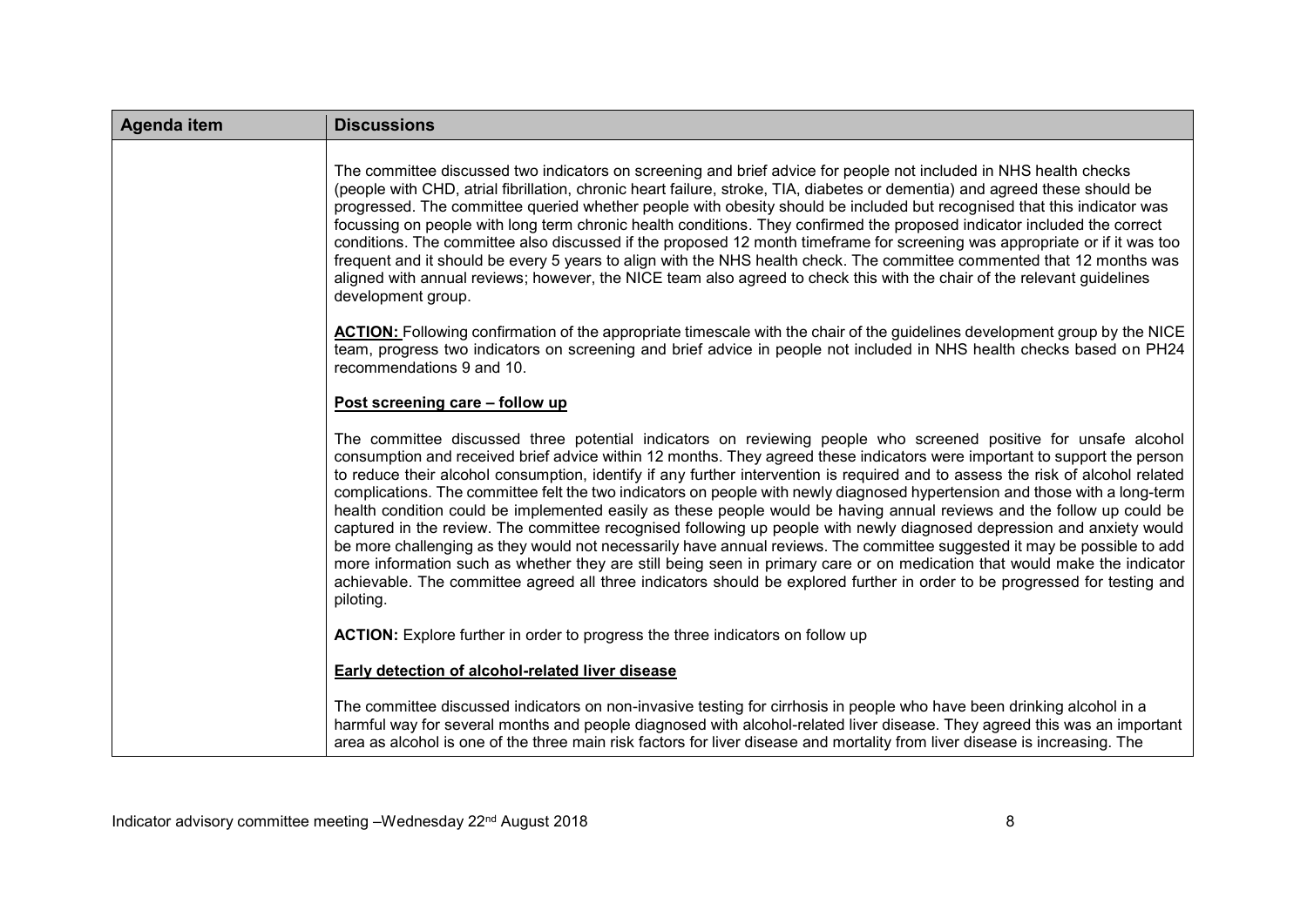| Agenda item                                                                                                  | <b>Discussions</b>                                                                                                                                                                                                                                                                                                                                                                                                                                                                                                                                                                                                                                                                                                                                                                                                                                      |
|--------------------------------------------------------------------------------------------------------------|---------------------------------------------------------------------------------------------------------------------------------------------------------------------------------------------------------------------------------------------------------------------------------------------------------------------------------------------------------------------------------------------------------------------------------------------------------------------------------------------------------------------------------------------------------------------------------------------------------------------------------------------------------------------------------------------------------------------------------------------------------------------------------------------------------------------------------------------------------|
|                                                                                                              | committee were informed that these indicators were based on NICE quality standard 152 statement 3 which is<br>developmental. This means that significant service redesign and resources are needed to implement the statement. The<br>committee discussed how this information is coded and whether it is available to be used to measure an indicator. They<br>also discussed at what age non-invasive testing would be offered. The committee agreed this area should be progressed<br>and asked that further work is undertaken to explore the appropriate age range and how it could be measured.                                                                                                                                                                                                                                                   |
|                                                                                                              | <b>ACTION:</b> NICE team to review NICE guidance to identify the appropriate age range. NCCID to explore further data variables<br>in regards to coding and measures.                                                                                                                                                                                                                                                                                                                                                                                                                                                                                                                                                                                                                                                                                   |
|                                                                                                              | <b>Treatment and outcomes from specialist alcohol treatment services</b>                                                                                                                                                                                                                                                                                                                                                                                                                                                                                                                                                                                                                                                                                                                                                                                |
|                                                                                                              | The committee discussed two areas related to treatment and outcomes from specialist alcohol treatment services, referral<br>into the service and outcomes from treatment received in the service.                                                                                                                                                                                                                                                                                                                                                                                                                                                                                                                                                                                                                                                       |
|                                                                                                              | The committee agreed it was important for people who may be dependent to be referred to alcohol services, this ensures<br>they receive the support they need to reduce their alcohol use. The committee felt the proposed statement was measurable<br>and would be based in primary care. The committee agreed to progress this indicator.                                                                                                                                                                                                                                                                                                                                                                                                                                                                                                              |
|                                                                                                              | The committee were informed that the National Drug Treatment Monitoring System (NDTMS) collected data on treatment<br>(both intervention type and setting), six month outcomes (including assessment of psychological health status and self-<br>reported quality of life) and the number of people leaving treatment and why. The committee were made aware of current<br>indicators in this area within the Public Health Outcomes Framework and Public Health England's Public Health Dashboard.<br>The committee agreed indicators on treatment and outcomes were important and asked for further work to be done around<br>possible indicators on 6 month self-reported outcomes. The committee agreed not to progress any other areas such as<br>successful treatment and waiting times as these are already being collected in other frameworks. |
|                                                                                                              | ACTION: Indicator on referral to be progressed based on QS11 statement 3. NCCID to explore possible indicators on 6 month<br>self-reported outcomes from the NDTMS.                                                                                                                                                                                                                                                                                                                                                                                                                                                                                                                                                                                                                                                                                     |
| Item 9 - Urinary tract<br>infection - antimicrobial<br>prescribing: discussion<br>of indicators for piloting | The committee discussed the challenge of developing indicators in this area while the guidelines were still in development.<br>TL, as chair of the committees developing the related guidelines, highlighted that she was aware of significant changes post-<br>consultation, but she was unable to discuss these due to confidentiality restrictions. The committee agreed that further work<br>was required when the published guidelines are available.                                                                                                                                                                                                                                                                                                                                                                                              |